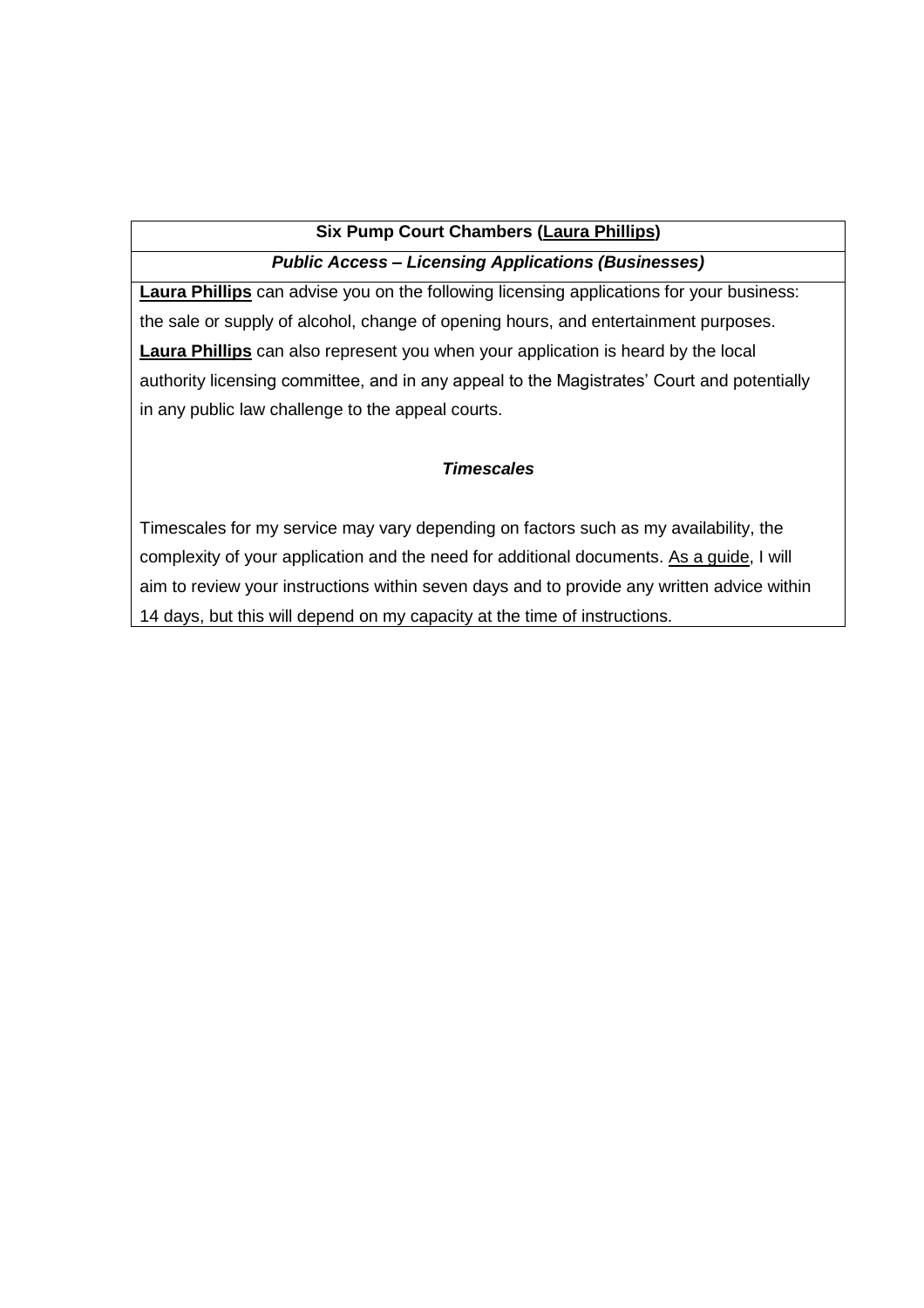written advice on your application will be available within two to four weeks where possible. Hearing dates for local authority licensing committees are set in advance, and **Laura Phillips** will aim to represent you on your preferred hearing date where possible. If the local authority licensing committee refuses your application, appeals must be made to the Magistrates' Court within 21 days.

### *Fees*

I may charge fixed fees, which means that you will be charged a set amount of money for the work. Below I have provided estimates based on average fixed fees for my work. The fees below are exclusive of VAT.

If you are charged fixed fees, these may vary depending on your needs – for example, your fees may be towards the higher end of the range if you need more detailed advice and/or you have a more complex application. If you have a particularly complex application, your fees may also be higher than the estimates below. There are also likely to be additional costs of

| Stage of case                                | <b>Ranges of fixed fees (estimates)</b> |  |
|----------------------------------------------|-----------------------------------------|--|
| Written advice on your application           | £500 to £1500                           |  |
| Preparation, including meetings with you and | £500 to £2000                           |  |
| assistance with drafting of application      |                                         |  |
| Local authority licensing committee hearing  | £500 to £2000                           |  |
| Appeal to the Magistrates' Court – initial   | £500 to £1000                           |  |
| hearing                                      |                                         |  |
| Appeal to the Magistrates' Court – full      | £1000 to £2000                          |  |
| hearing                                      |                                         |  |
| <b>Contact Us</b>                            |                                         |  |

All information is correct as of 1<sup>st</sup> January 2020, but fees are estimates only. For a quotation, please contact the clerks on 020 7797 8400 (or e-mail [clerks@6pumpcourt.co.uk\)](mailto:clerks@6pumpcourt.co.uk).